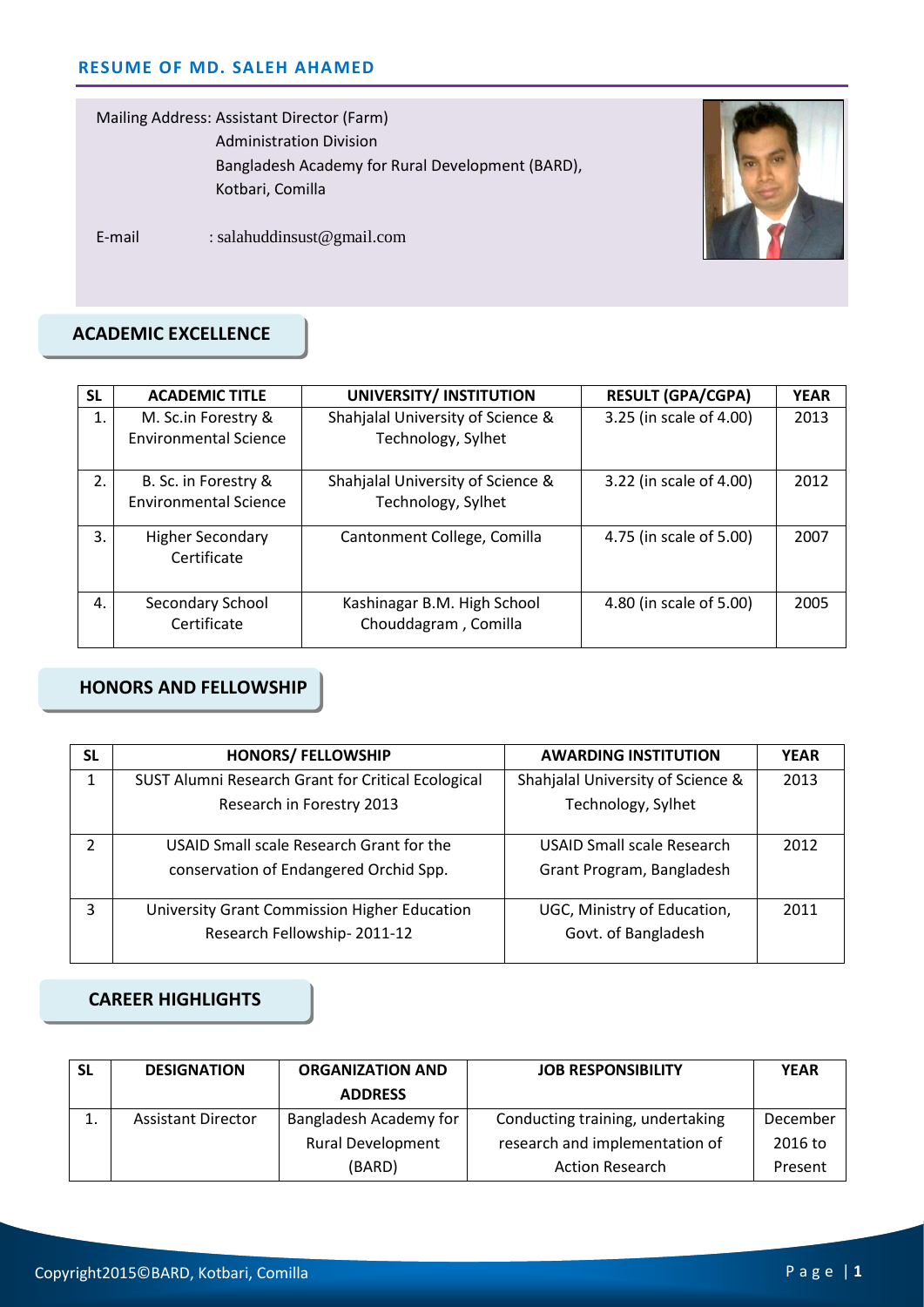Mailing Address: Assistant Director (Farm) Administration Division Bangladesh Academy for Rural Development (BARD), Kotbari, Comilla



E-mail : salahuddinsust@gmail.com

| <b>Technical Officer CCR</b> | Society for Health | Conducting training, awareness on     | Mar, 2014 |
|------------------------------|--------------------|---------------------------------------|-----------|
| (Conservation &              | Extension &        | conservation & climate change related | to Nov,   |
| Climate Resilience)          | Development (SHED) | issues, aware community on climate    | 2016      |
|                              |                    | resilience agriculture, awareness     |           |
|                              |                    | raising on forest & Biodiversity      |           |
|                              |                    | conservation etc.                     |           |

### **RESEARCH EXPERIENCE**

| <b>SL</b>      | <b>POSITION</b>                        | <b>ORGANIZATION</b>                                                                                           | <b>PROJECT</b>                                                                                                                                            | <b>SUPERVISOR</b>                                  | <b>YEAR</b>        |
|----------------|----------------------------------------|---------------------------------------------------------------------------------------------------------------|-----------------------------------------------------------------------------------------------------------------------------------------------------------|----------------------------------------------------|--------------------|
| 1              | Research<br>Associate<br>(Team Leader) | Dept. of Forestry and<br>Environmental<br>Science, Shahjalal<br>University of Science<br>& Technology, Sylhet | Forest Management plan for<br>of<br>10<br>$(2012 - 2024)$<br>years<br>Khadimnagar Reserve Forest<br>and Tilagarh Ecopark in North<br>Sylhet Range I & II. | Mohammad<br>Redwhan<br>Assistant<br>Professor      |                    |
| $\overline{2}$ | Research<br>Assistant                  | Dept. of Forestry and<br>Environmental<br>Science, Shahjalal<br>University of Science<br>& Technology, Sylhet | Role<br>of<br><b>NGOs</b><br>other<br>and<br>Development Organizations in<br>Forest Conservation at Sylhet<br>Region.                                     | <b>Surav Das</b><br>Rony<br>Assistant<br>Professor | 2014<br>to<br>2015 |
| 3              | Research<br>Assistant                  | Dept. of Forestry and<br>Environmental<br>Science, Shahjalal<br>University of Science<br>& Technology, Sylhet | "Sustainable Energy for<br>Development" funded by GIZ.<br>Dissemination of Bondhu Chula<br>(Improve Cook Stove) since 2010.                               | Associate<br>Professor Dr.<br><b>Bellal Uddin</b>  | 2014<br>to<br>2015 |

## **SPECIALIZATION HIGHLIGHTS**

|    | <b>AREAS OF SPECIALIZATION</b>                                                      |
|----|-------------------------------------------------------------------------------------|
|    | Forestry, Agro forestry, Agro-Silviculture, Natural resource management             |
|    | Forest Conservation and Forest management, Forest management planning               |
| 3. | Climate change, Biodiversity conservation, climate change adaptation and mitigation |
| 4. | Climate resilience Agriculture practice, horticulture                               |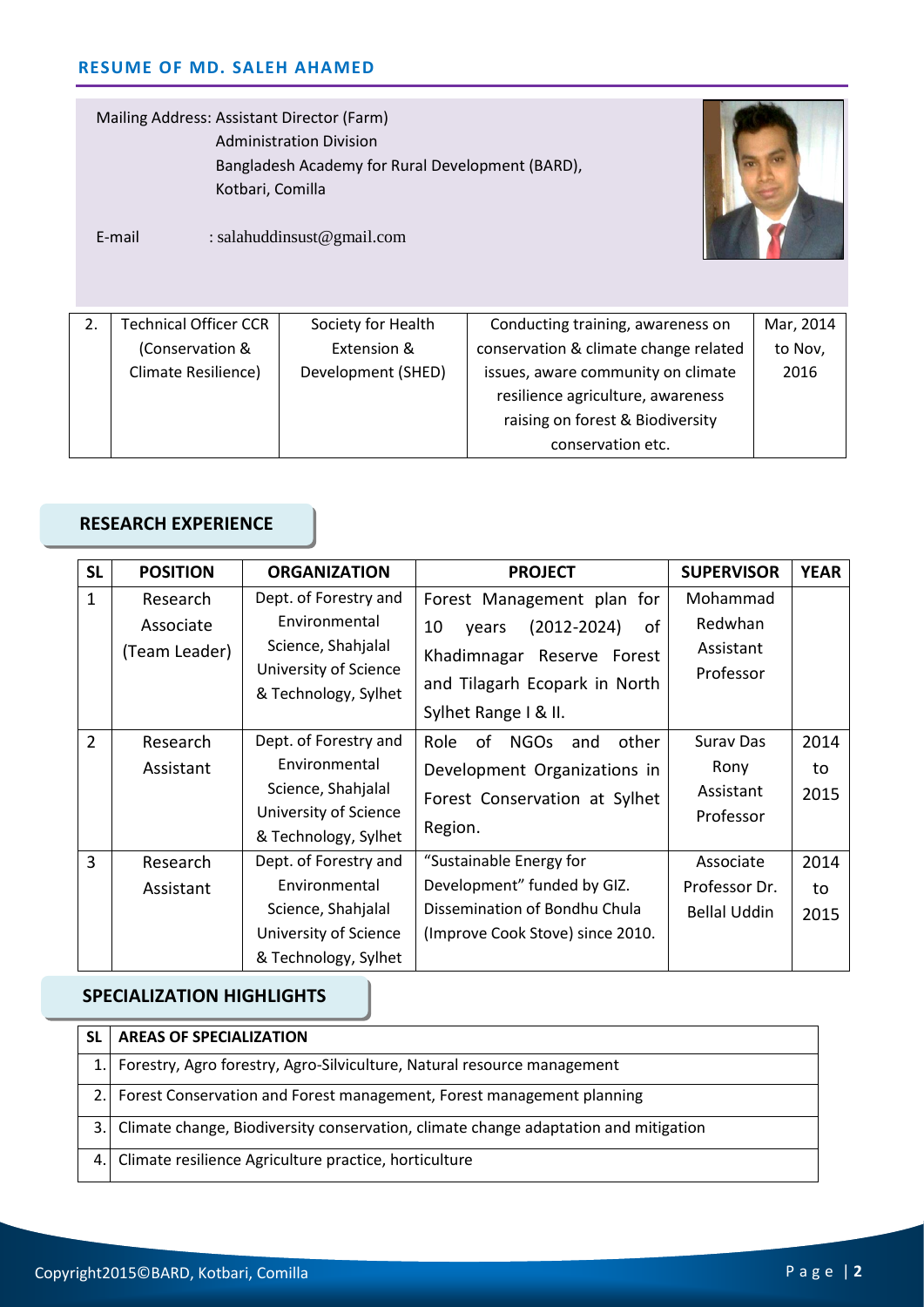Mailing Address: Assistant Director (Farm) Administration Division Bangladesh Academy for Rural Development (BARD), Kotbari, Comilla



E-mail : salahuddinsust@gmail.com

### **PUBLICATION HIGHLIGHTS**

| <b>SL</b> | <b>TYPES OF</b>        | <b>TITLE</b>                                           | <b>REMARKS</b>    |  |
|-----------|------------------------|--------------------------------------------------------|-------------------|--|
|           | <b>PUBLICATION</b>     |                                                        |                   |  |
| 1.        | Research Article       | "The role of Agroforestry in achieving food            | In press          |  |
|           |                        | security by upland smallholders: a study from          |                   |  |
|           |                        | Cox's bazar region"                                    |                   |  |
| 2.        | Research Article       | Taxonomic, Functional and Phylogenetic Diversity       | In press          |  |
|           |                        | of Raghunandan Hill Reserved Forest, Bangladesh        |                   |  |
|           |                        |                                                        |                   |  |
| 3.        | Research Report        | Patterns of Species Distribution along                 | <b>MSc Thesis</b> |  |
|           |                        | <b>Environmental Variables in Two Different Forest</b> |                   |  |
|           |                        | Beats of Raghunandan Reserve Forest, Habigonj          |                   |  |
| 4.        | <b>Research Report</b> | The role of regeneration light requirements and        | In press          |  |
|           |                        | leaf size in determining the leaf display of           |                   |  |
|           |                        | tropical moist forest trees                            |                   |  |

# **TRAINING AND WORKSHOPS**

| <b>SL</b> | <b>TRAINING/WORKSHOP TITLE</b>                       | <b>ORGANIZATION</b>      | <b>LOCATION</b> | <b>YEAR</b> |
|-----------|------------------------------------------------------|--------------------------|-----------------|-------------|
| 1.        | 131 <sup>th</sup> Special Foundation Training Course | Bangladesh Academy for   | Comilla         | 2017        |
|           | for BCS (Health) Cadre Officials                     | <b>Rural Development</b> |                 |             |
|           |                                                      | (BARD)                   |                 |             |
| 2.        | Training courses on Research                         | Bangladesh Academy for   | Comilla         | 2015        |
|           | <b>Methodology for Social Science</b>                | <b>Rural Development</b> |                 |             |
|           | Researchers                                          | (BARD)                   |                 |             |
| 3.        | <b>Training on Community Managed</b>                 | World Bank & Arannayk    | <b>Dhaka</b>    | 2014        |
|           | Actions in the perspectives of Climate               | Foundation               |                 |             |
|           | Change                                               |                          |                 |             |
|           |                                                      |                          |                 |             |
| 4.        | Ensuring food security and Livelihood                | The World                | Rangpur         | 2013        |
|           | Programs in the Context of Climate                   | Food Program USA with    |                 |             |
|           | Change                                               | RDRS Bangladesh          |                 |             |
|           |                                                      |                          |                 |             |